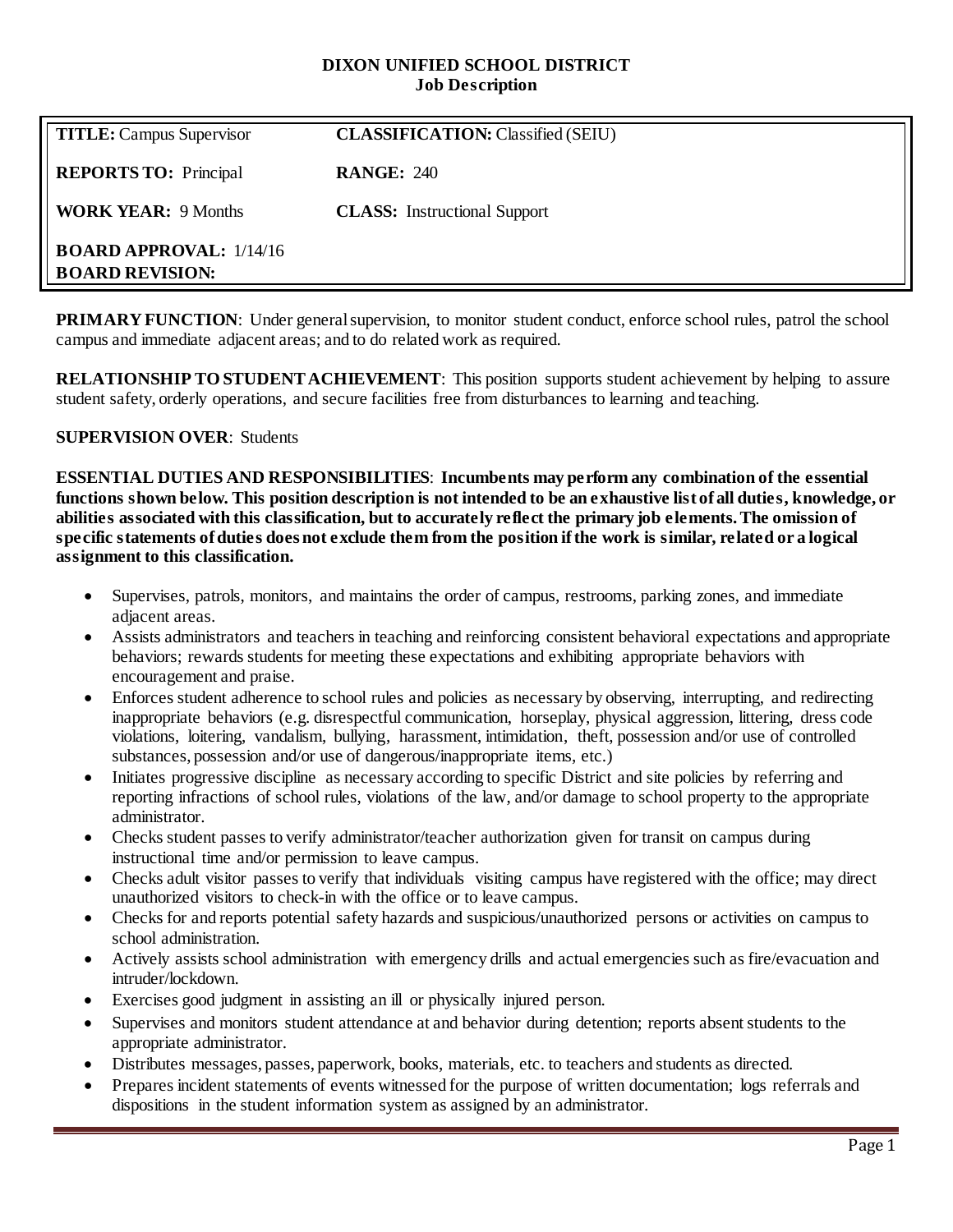- May work outside of the traditional schedule to assist with evening and weekend event set-up/tear-down and student supervision services.
- Cares for, supervises, controls, and protects students in a manner commensurate to assigned duties and responsibilities.
- Completes other reasonable duties as assigned.

## **TRAINING, EDUCATION, AND EXPERIENCE:**

- High school diploma or the equivalent; may be satisfied by appropriate experience and recommendations verifying sufficient knowledge and skills.
- Prior experience working in a public school setting preferred.

# **LICENSES AND OTHER REQUIREMENTS:**

- Fingerprint/criminal justice clearance.
- Possession of a negative TB risk assessment certificate and, if risk factors are identified, a negative TB examination, that is no more than 60 days old and renewable at least once every four years
- CPR and first aid certification preferred.

#### **KNOWLEDGE AND ABILITIES: The following outline of essential knowledge, abilities, and physical requirements is not exhaustive and may be supplemented as necessary in accordance of the job.**

#### KNOWLEDGE OF\*:

- District and school rules, regulations, and policies.
- Behavior interventions and management strategies for students of various ages.

#### ABILITY TO\*:

- Maintain a firm but friendly attitude toward individuals.
- Identify and redirect inappropriate behavior.
- Enforce campus rules and regulations.
- Detect and identify drugs and controlled substances.
- Diffuse conflicts and potentially volatile situations.
- Act quickly and calmly in emergencies.
- Maintain confidentiality of privileged information obtained in the course of work.
- Exercise caution and comply with health and safety regulations.
- Communicate effectively with students and the general public.
- Provide service and assistance to others using tact, patience, and courtesy.
- Give, understand, and carry out multi-step oral and written instructions.
- Form and maintain cooperative and effective working relationships with others.
- Sustain productivity with frequent interruptions.
- Maintain consistent, punctual, and regular attendance.
- Work both independently with little direction and as a part of a team.
- Meet District standards of professional conduct as outlined in Board Policy.

*\*Candidates should have a firm working knowledge of these concepts, practices, and procedures and the ability to use them in varied situations.*

### **WORKING CONDITIONS:**

PHYSICAL DEMANDS (*With or without the use of aids*)\*: